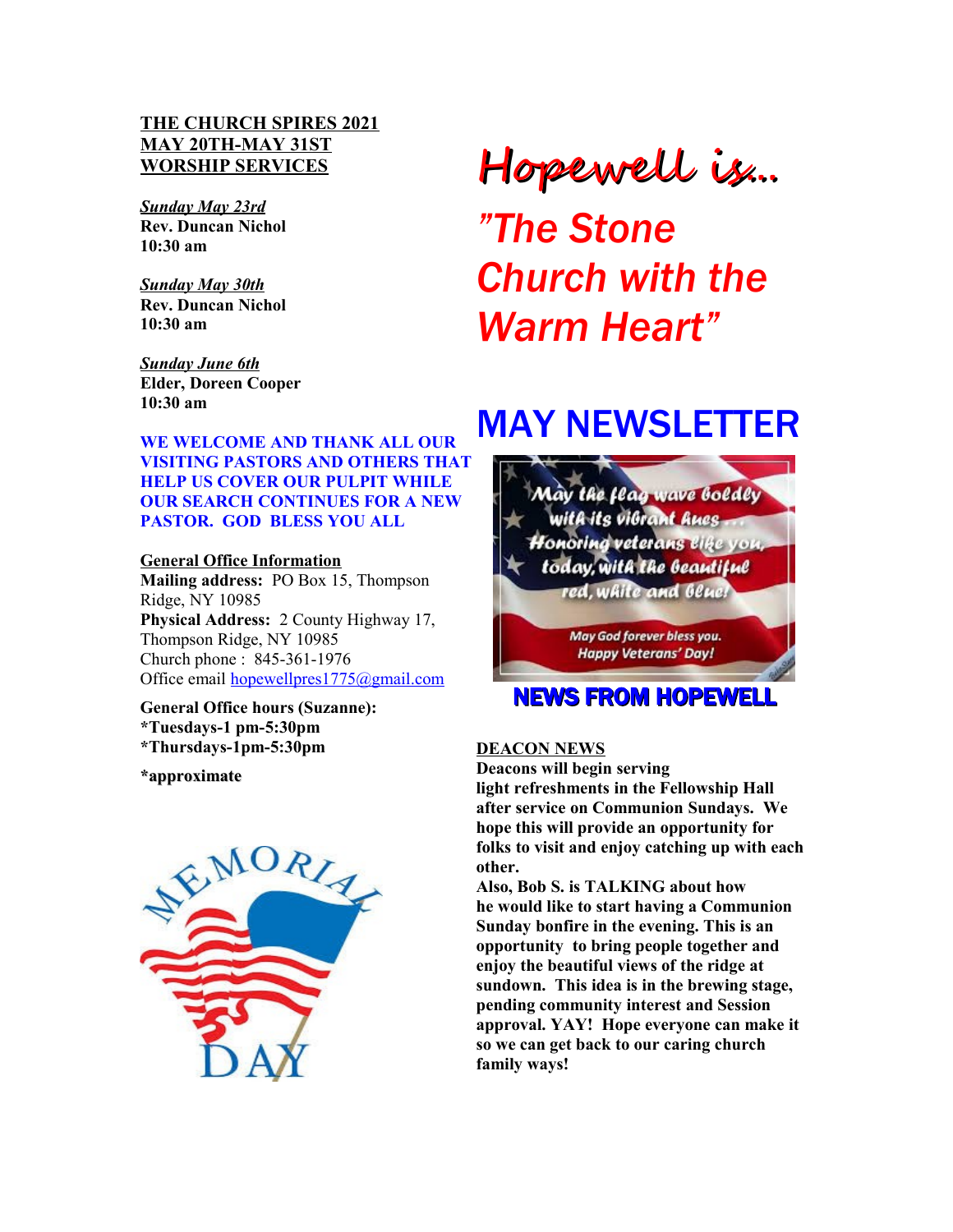#### **HOPEWELL GARDEN**



#### NEWS FROM GLORIA KESSLER AND FAMILY:

We planted the garden on Sunday and it has several tomato plants (Big Boys, Cherry & Roma's), Zucchini, Cucumbers (European + Pickling), jalapeno's and chives! Peppers never do well up there so no peppers, but we have extra planted in our home garden as well as an abundance of herbs, so we will be donating some of them as well! And the donations go to the New Prospect Church Food Pantry . I have some pictures and will be posting on the church facebook page at some point in the near future! This year the garden was prepped and planted by my daughter Mckenzie, my husband and me (Sarah mostly lives up in Albany and was not home to help). Mckenzie primarily waters it and I back her up! Thank you to the Kessler family for continuing this tradition that they started! It's really appreciated especially these days. God Bless.

#### **MISSION**

NEWS FROM ERIKA SCHEUERMANN: Some of you folks know that I've been worshiping with Lord of Life Lutheran in Maple Grove, Mn. Since last year Holy Week. This is my nieces church. They have many mission projects. I had an old iPad that I was not using. I We have the survey results and we can either cleared out all of my information(go to settings be used for pre-school to learn letters, numbers, if you would like a copy emailed to you. Our colors and much more. Lord of Life shares these Session is in the stages of preparing and filing with Gethsemane Lutheran which is near the problems with George Flyod. What a great use for an old iPad. If you have one please send it to Lord of Life Lutheran Church,

#### 7401 County Road 101 Maple Grove, Mn 55311-4313 Attn: Rev. David H. McCarty

You can put a note in it saying you're a friend of mine. Let's do it! Thank you for sharing

# **WORSHIP** OUTDOOR WORSHIP COMING SOON.......





#### **SURVEY FOR PASTORAL SEARCH**

and reset) and sent it to one of the pastors. It will up a copy at the church. Please contact the office email one to you upon request or you can pick the necessary paperwork to post the Pastor job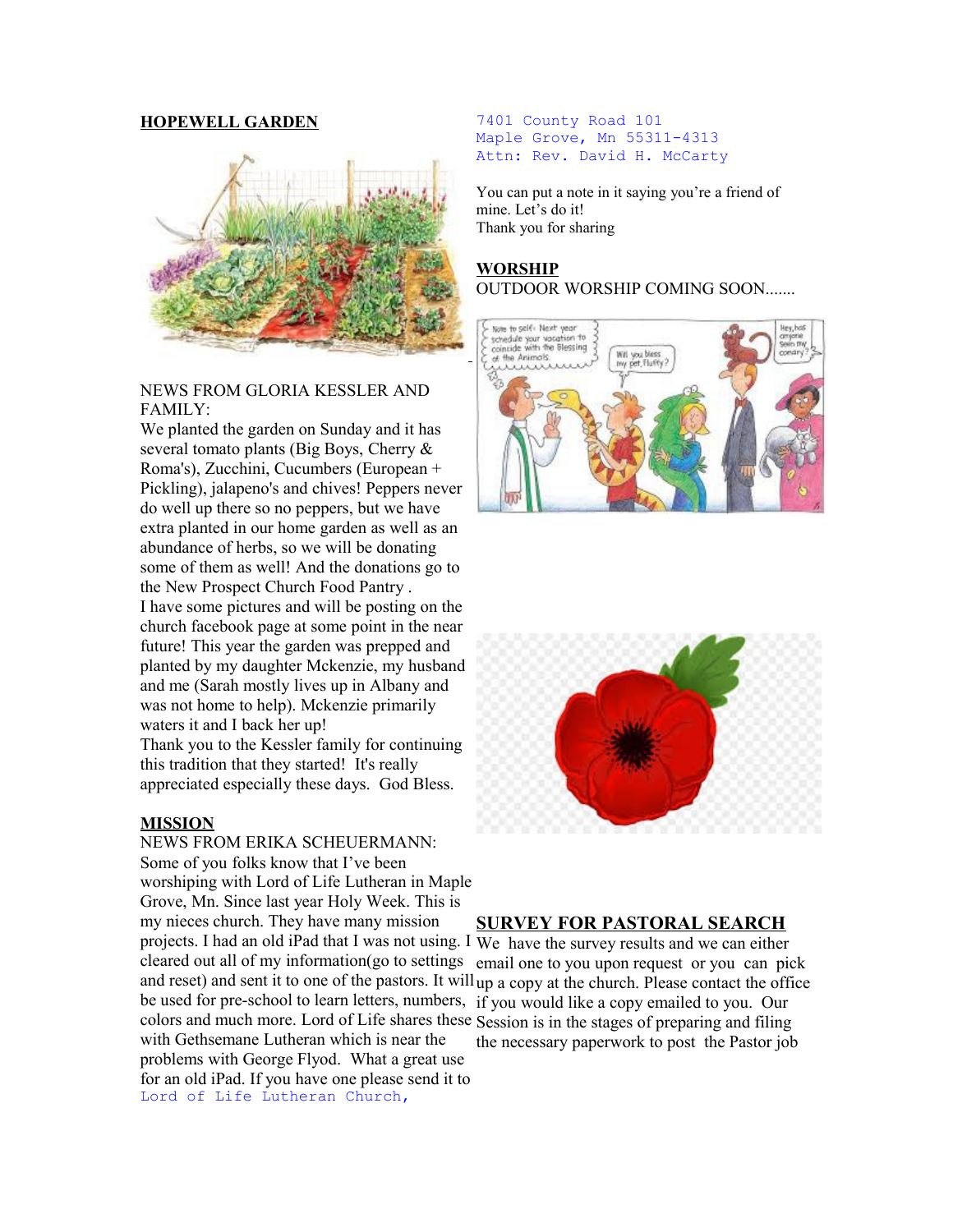# **SCHEDULE OF REGULAR ACTIVITIES AT HOPEWELL CHURCH**

**MONDAY** Girl Scout Leader Meeting 1<sup>st</sup> Monday of every month-6-8pm

### TUESDAY

Boy Scout meeting 6-9pm

#### WEDNESDAY

Open for events-check with Suzanne to see if calendar is open

**THURSDAY** Yoga chair and Hatha flow -10:30-12:45

FRIDAY Cub Scouts-5-9pm

#### **SATURDAY** Open for events-check with Suzanne to see if calendar is open

**SUNDAY** Sunday service 9:30 am-12pm

# **YOGA AT HOPEWELL**

Chair Yoga: Stretch your whole body from the chair in this 45-minute class that everyone can enjoy, Thursdays 10:30-11:15am, \$5.

Mat Yoga: Join us for an hour of stretchy and relaxing yoga, Thursdays 11:30am -12:30pm, \$10. Beginners welcomed and supported.

# **IF YOU ARE INTERESTED CONTACT** *THIS IS ALSO VERY USEFUL IF YOU DON'T*  **JOAN SINCE CLASS SIZES ARE LIMITED. 845-393-4440**

Namaste & Blessings, Joan p.s. Practiced outside whenever the weather allows!

# **BIG THANKS**

**THANKS TO AL & DAVE FOR GETTING THE TENTS SET UP SO WE CAN AGAIN ENJOY OUTDOOR SERVICES! GREAT SET-UP BY "ENGINEER" AL NOTEBOOM**

**THANK YOU TO SUE PONDI FOR CONTINUOUSLY KEEPING OUR CHURCH CLEAN AND DISINFECTED! WE APPRECIATE ALL OF YOUR HARD WORK**

**LASTLY, THANKS TO THOSE THAT CONTINUOUSLY SUPPORT THE CHURCH IN ANY WAY THEY CAN. IT DOESNT GO UNOTICED!**



# **ZOOM AT HOPEWELL**

*THERE IS A SIGN UP SHEET IN NARTHEX TO GIVE A CONSENT FOR US TO SEND THE ZOOM LINK TO YOU IF YOU WANT TO GET THE LIVE SERVICE ONLINE. You can email the church office* [hopewellpres1775@gmail.com](mailto:hopewellpres1775@gmail.com) *TO LET US KNOW IF YOU WANT TO BE INCLUDED.*

*FEEL WELL OR WOULD RATHER JUST GET THE SERVICE AT HOME FOR NOW. DON'T FORGET TO LET US KNOW TODAY! ALSO, please NOTE WE ARE RECORDING THE SERVICE AND IT IS ON YOUTUBE AFTER THE SERVICE IS OVER. HERE IS THE LINK TO GET ON:* [https://www.youtube.com/channel/](https://www.youtube.com/channel/UCDMxH6LCAgVoIGMBo223xWA) [UCDMxH6LCAgVoIGMBo223xWA](https://www.youtube.com/channel/UCDMxH6LCAgVoIGMBo223xWA)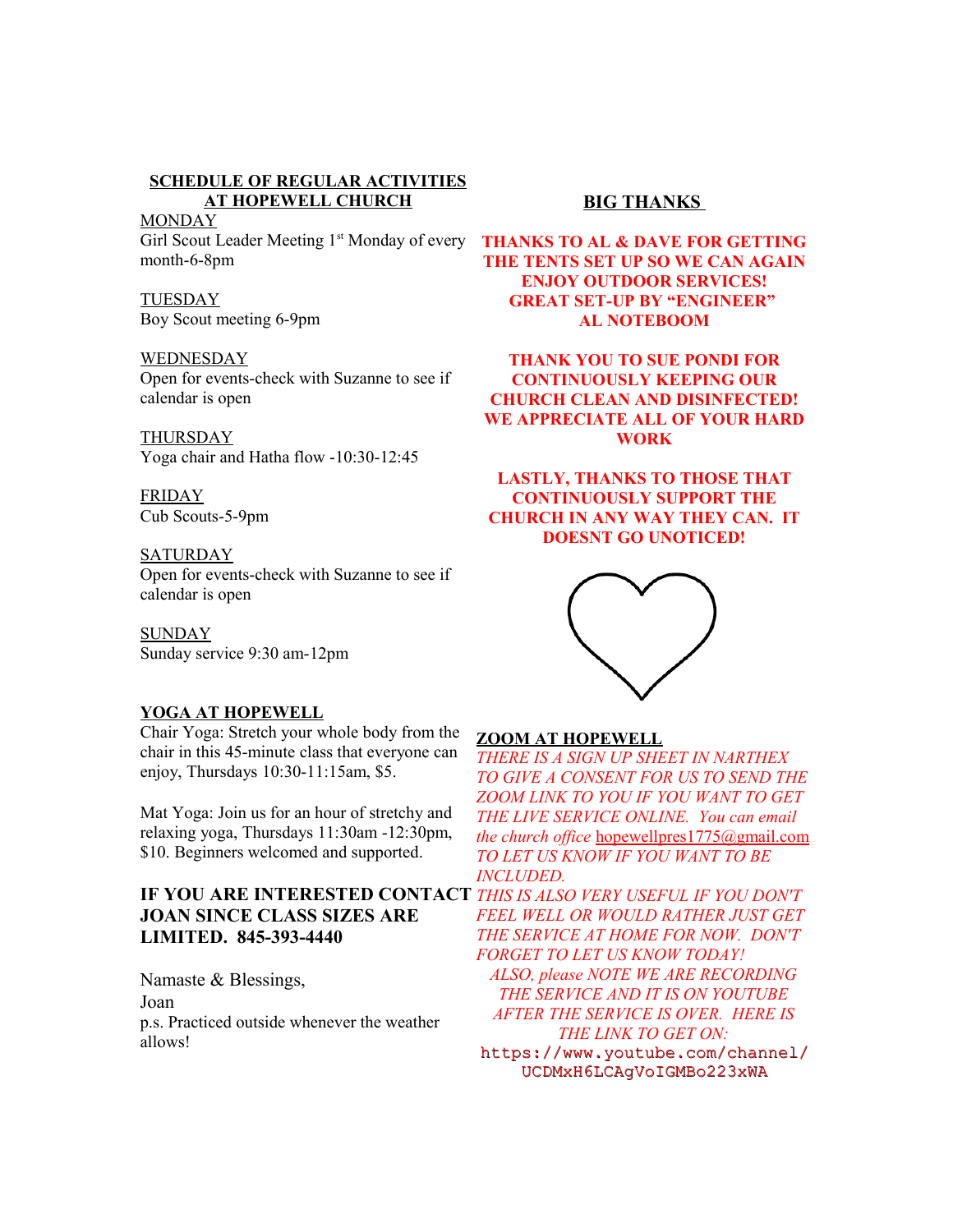

# **HOPEWELL PRESBYTERIAN CHURCH**

# **"The Stone Church with the Warm Heart"**

# **Moderator**

Anne Wood

#### **Ruling Elders/Counci**l \* \*

Lee Baranowski, *Clerk* David Broad well, '21 *Buildings & Grounds*  Doreen Cooper, '21 *Worship* Al Noteboom, '21, *Building & Grounds,*  Marie Waugh, '22, *Personnel, Membership & Nominating* Jonathan Broadwell, '2021, *Building & Grounds* Linda Doty, '22, *Finance*

#### **Deacons \* \***

Kathleen Broadwell, '21 Jean Eustance*, '*22 Joan Kammarada, '21, *Secretary*  Dale McQuiston, '22, *Moderator*  Kathy Raponi, *'*22 Clara Noteboom, '21, *Treasurer*  Sue Pondi, '21 Bob Seifert, '23

Welcome

*No matter who you are or where you are on life's journey, you are welcome here. We hope you feel the love that is present and our joy in having you with us.*



**With Honor & Gratitude We Remember** 

**NEWSLETTER DON'T FORGET TO GIVE US ALL YOUR NEWS AND UPCOMING EVENTS SO WE MAY SHARE WITH FRIENDS AND MEMBERS!**